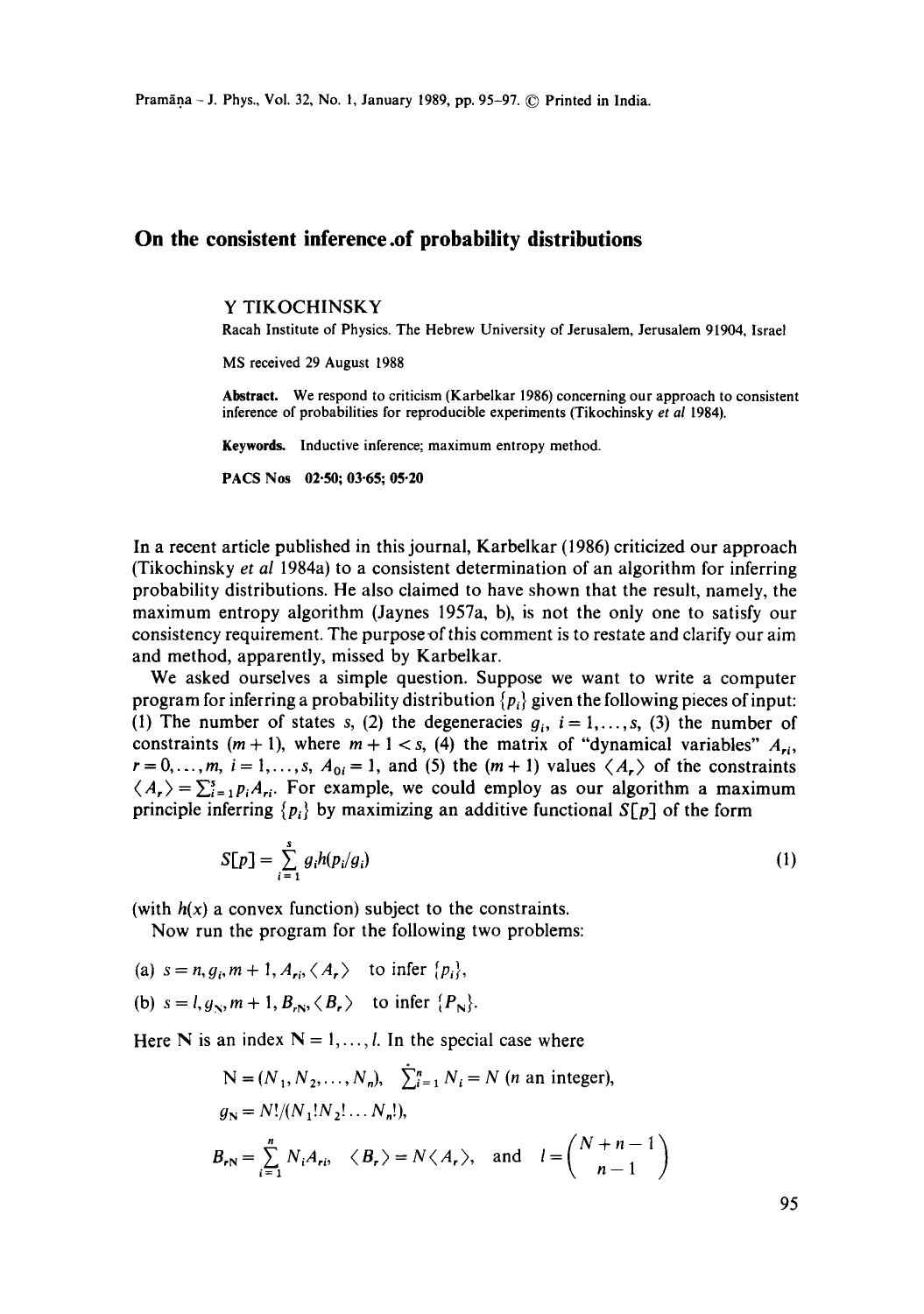(with  $A_{ri}$  and  $\langle A_{r} \rangle$  the same as in problem (a)), we *could* regard problem (b) as a representation of N independent repetitions of an experiment presented by problem (a). Of course, the computer program grinds the result  ${P_N}$  regardless of our interpretation. We want, however, the result  $\{P_N\}$ , in this particular case, to satisfy  $P_N = g_N p_1^{N_1} \cdots p_n^{N_n}$ , where  $\{p_i\}$  are the results of problem (a). Hence our consistency condition. It turns out that this consistency condition, together with the requirement that all data should be treated uniformly in the same way, in fact, suffices to determine the algorithm for the computer program (Tikochinsky *et al* 1984a, b). Moreover, if we decide to choose as our algorithm a maximum principle of the form (1), our consistency condition determines the functional  $S[p]$ , (up to a monotonic function of S) as the Shannon entropy  $S = -\sum p_i \log (p_i/g_i)$  (see Tikochinsky *et al* 1984c).

Karbelkar's Appendix A addresses a completely different problem: What are the additive functionals *S*[*p*] of the form (1) such that max<sub>p</sub> *S*[*p*] for problem (a) yields the same result  $\{p_i\}$  as max $_{P_N}$  S[ $P_N$ ], where  $P_N$  is confined to the multinomial form

$$
P_{\mathbf{N}}=g_{\mathbf{N}}p_1^{N_1}\cdots p_n^{N_n}
$$

and satisfies

$$
\langle B_r \rangle = \sum_{i=1}^n \langle N_i \rangle A_{ri} = N \langle A_r \rangle, \quad r = 0, ..., m,
$$

with  $\langle A_r \rangle = \sum_i p_i A_{ri}$ . Karbelkar then shows that  $S[p] = \sum_i g_i (p_i / g_i)^k$ , for some real k, as well as the more familiar  $S[p] = -\sum p_i \log(p_i/q_i)$  are such functionals. Here, the assumption that  $P_N$  represents probabilities in N independent repetitions of the experiment presented in problem (a), is explicitly used. But this is precisely what we wanted to avoid. We set out to find an algorithm which will treat uniformly all problems of the type (a), regardless of whether they arise from a simple or a super experiment, and yet will give consistent results for the special case of N independent repetitions of a simple experiment.

I am indebted to Dr N Lind for drawing my attention to Karbelkar's work.

### **References**

Jaynes E T 1957a *Phys. Rev.* 106 620 Jaynes E T 1957b *Phys. Rev.* 108 171 Karbelkar S N 1986 *Pramana - J. Phys.* 26 301 Tikochinsky Y, Tishby N Z and Levine R D 1984a *Phys. Rev. Lett.* 52 1357 Tikochinsky Y, Tishby N Z and Levine R D 1984b *Phys. Rev.* A30 2638 Tikochinsky Y, Tishby N Z and Levine R D 1984c *Phys. Rev. Lett.* 55 337

# **S N Karbelkar responds**

To begin with, we did not claim that the maximum entropy algorithm is not the only one to satisfy TTL (Tikochinsky *et al* 1984) consistency. What was argued was that the TTL consistency conditions are by no means logically compelling. In particular, it was pointed out that the information in the outcomes of a simple and a superexperiment need not be the same in general. More specifically, two superexperiments may yield the